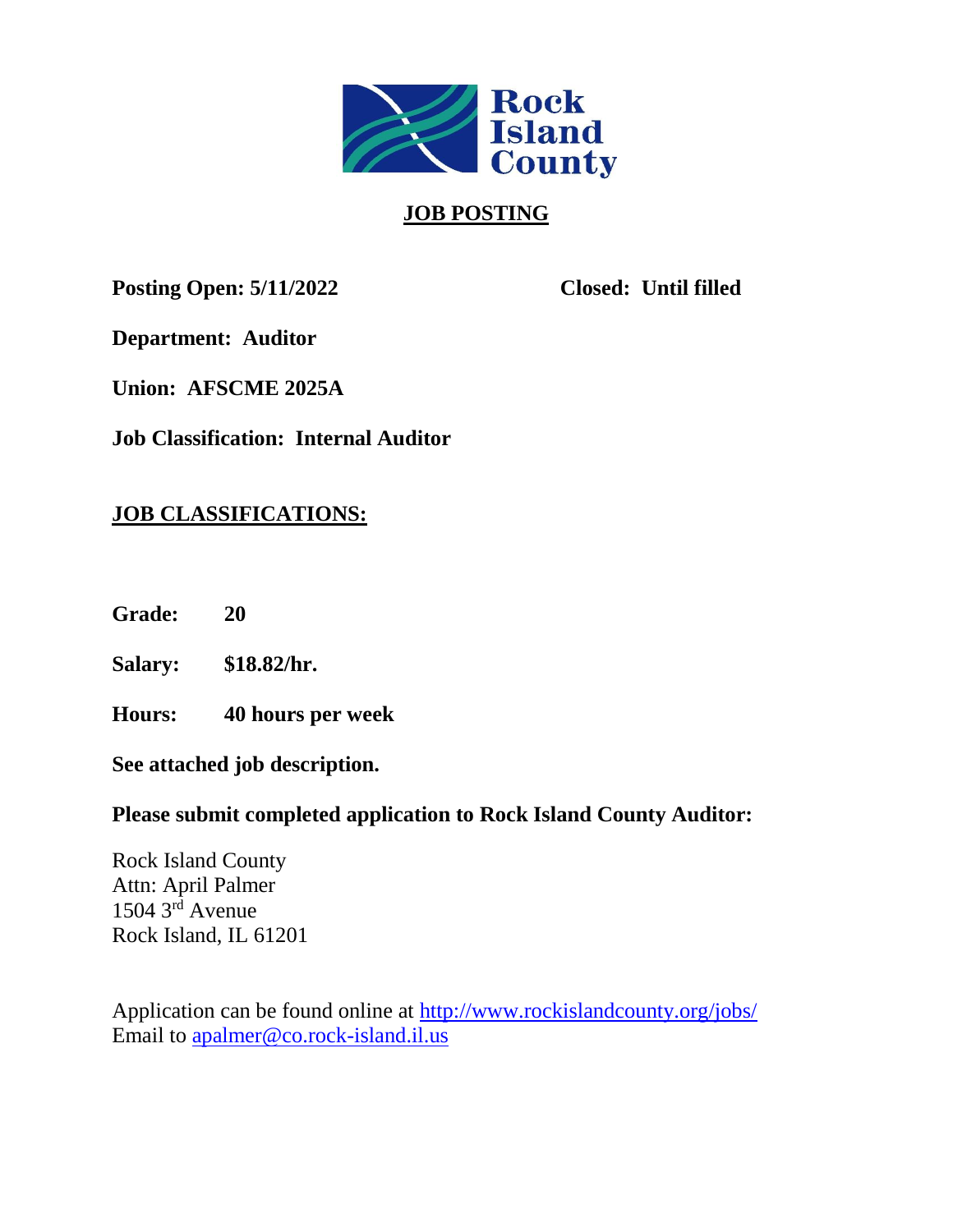| <b>TITLE:</b>             | <b>Internal Auditor</b>             |
|---------------------------|-------------------------------------|
| <b>DEPARTMENT:</b>        | Auditor's Office                    |
| <b>SUPERVISOR:</b>        | <b>County Auditor</b>               |
| <b>FLSA:</b>              | Non-Exempt                          |
| <b>EMPLOYMENT STATUS:</b> | Represented Employee - AFSCME 2025A |
| <b>CLASSIFICATION:</b>    | Internal Auditor - Grade 20         |

**SUMMARY***:* Works proactively under general guidance of the County Auditor within the Auditor's Office. A primary function(s) of this position includes but is not limited to: specialized, advanced work requiring ability in carrying out all activities in Internal Audits of County offices in accordance with generally accepted accounting principles of governmental bodies. Work involves independence in the performance of duties, considerable discretion and judgment in making work decisions that require knowledge of procedures applicable to the area of assignment. The employee receives assignments from the supervisor, who defines objectives, priorities and deadlines and assists the employee with unusual situations that do not have clear precedents.

## **POSTION EXPECTATIONS:**

- Must be capable of regular and predictable attendance at a specified location in order to perform assigned tasks, including at off-site locations.
- Perform duties with knowledge and ability to follow generally accepted principles of accounting for governmental bodies**.**
- Responsible for updating monthly accounting data entry screens used to enter and add accounting descriptions and adjusting journal entries.

#### **JOB FUNCTIONS:**

- Analyze and report on financial records, cash receipts, payroll records, bank reconciliations, and journals, etc. as needed relating to account reconciliations and internal audits.
	- o Audit cash receipts of county offices deposited with the County Treasurer.
	- o Reconcile any/or all credit card payments.
	- o Prepare and/or review bank reconciliations.
	- o Verify beginning and ending trial balances.
	- o Analyze general ledger entries for appropriateness.
- On-Going and Annual Auditing Responsibilities:
	- o Prepare annual audit work papers
		- $\circ$  Audit the documentation, records and bases for the amounts billed to the county, as maintained by county vendor's invoices, under agreements between the county and the vendor for actual cost billings or for reimbursement of out of pocket expense.
		- $\circ$  Respond to inquiries by external auditors' requests for information for annual audit.
		- o Perform internal audits.
- Monitor inventory of county & Forest Preserve real estate and fixed assets, and prepare annual audit schedules as needed.
- Prepare budget information and workbooks as needed.
- Review, log and file contracts received from many County Departments.
- Review and track grant activity for Forest Preserve & all County Departments, except Health Department.
- Initiate and type correspondence.
- Responsible for claims processes as it pertains to expenditures.